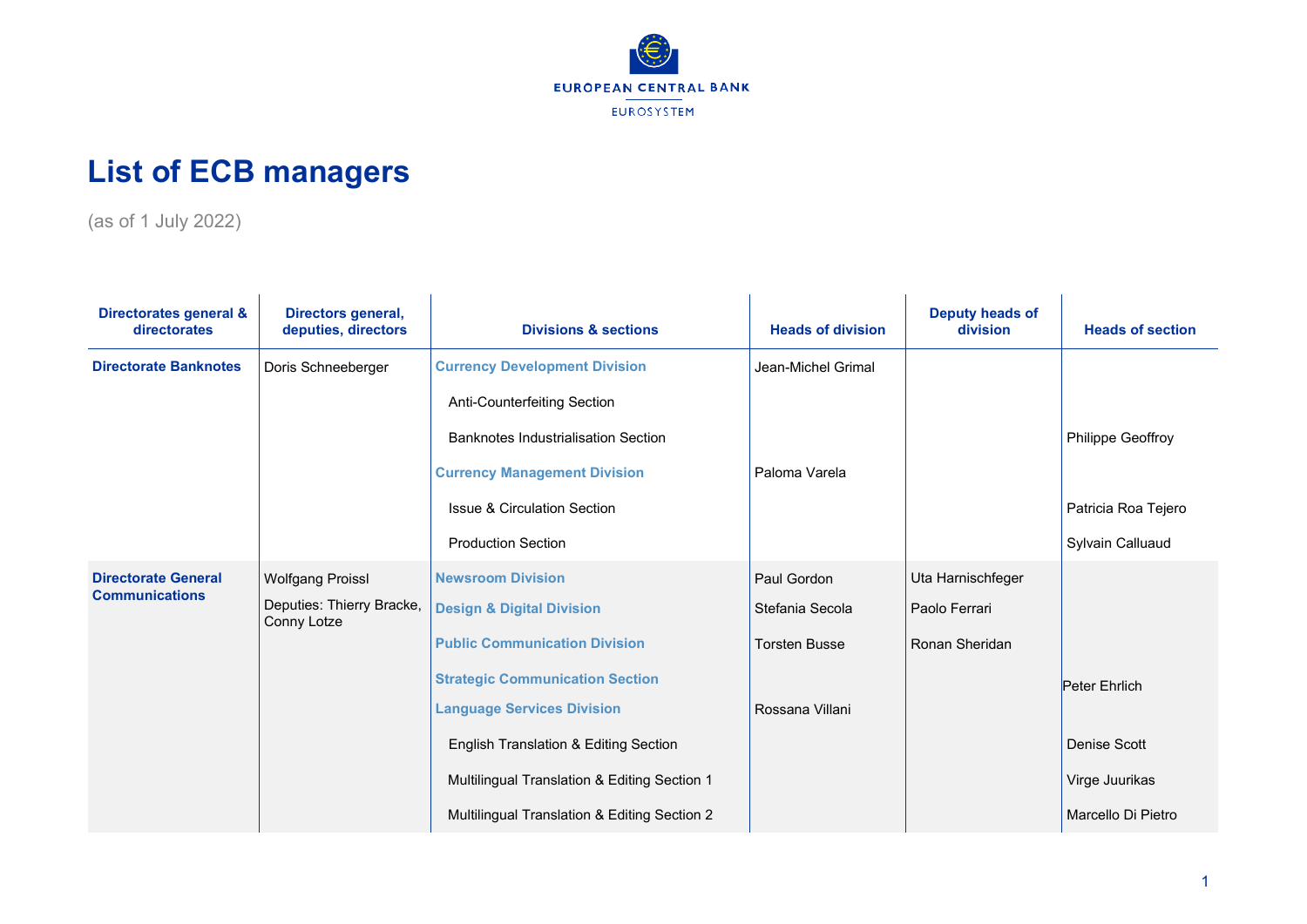| Directorates general &<br>directorates                                                           | Directors general,<br>deputies, directors                   | <b>Divisions &amp; sections</b>                                         | <b>Heads of division</b> | <b>Deputy heads of</b><br>division |                         |
|--------------------------------------------------------------------------------------------------|-------------------------------------------------------------|-------------------------------------------------------------------------|--------------------------|------------------------------------|-------------------------|
|                                                                                                  |                                                             | Multilingual Translation & Editing Section 3                            |                          |                                    |                         |
| <b>Principal</b><br><b>Coordinator of the</b><br><b>Counsel to the</b><br><b>Executive Board</b> | <b>Roland Straub</b>                                        |                                                                         |                          |                                    |                         |
| <b>ESRB Secretariat</b>                                                                          | Francesco Mazzaferro<br>Deputy: Tuomas Peltonen             |                                                                         |                          |                                    |                         |
| <b>Directorate General</b><br><b>Economics</b>                                                   | Oscar Arce<br>Deputies:<br>Christiane Nickel,<br>João Sousa | <b>Forecasting and Policy Modelling Division</b>                        | Matteo Ciccarelli        | Matthieu Darracq<br>Paries         |                         |
|                                                                                                  |                                                             | <b>Business Cycle Analysis Division</b>                                 | Beatrice Pierluigi       | Thomas Warmedinger                 |                         |
|                                                                                                  |                                                             | <b>Euro Area External Sector &amp; Euro Adoption</b><br><b>Division</b> |                          | Martin Bijsterbosch                |                         |
|                                                                                                  |                                                             | <b>Fiscal Policies Division</b>                                         | Ettore Dorrucci          |                                    |                         |
|                                                                                                  |                                                             | <b>Fiscal Analysis Section</b>                                          |                          |                                    | Nadine Leiner-Killinger |
|                                                                                                  |                                                             | <b>Fiscal Surveillance Section</b>                                      |                          |                                    | Philipp Rother          |
|                                                                                                  |                                                             | <b>Supply Side, Labour &amp; Surveillance</b>                           | <b>Wolfgang Modery</b>   | David Sondermann                   |                         |
|                                                                                                  |                                                             | <b>Prices &amp; Costs Division</b>                                      |                          | Thomas Westermann                  |                         |
| <b>Directorate General</b><br><b>Monetary Policy</b>                                             | Massimo Rostagno                                            | <b>Capital Markets/Financial Structure Division</b>                     | <b>Wolfgang Lemke</b>    |                                    |                         |
|                                                                                                  | Deputy: Christophe<br>Kamps                                 | <b>Monetary Analysis Division</b>                                       | Carlo Altavilla          |                                    |                         |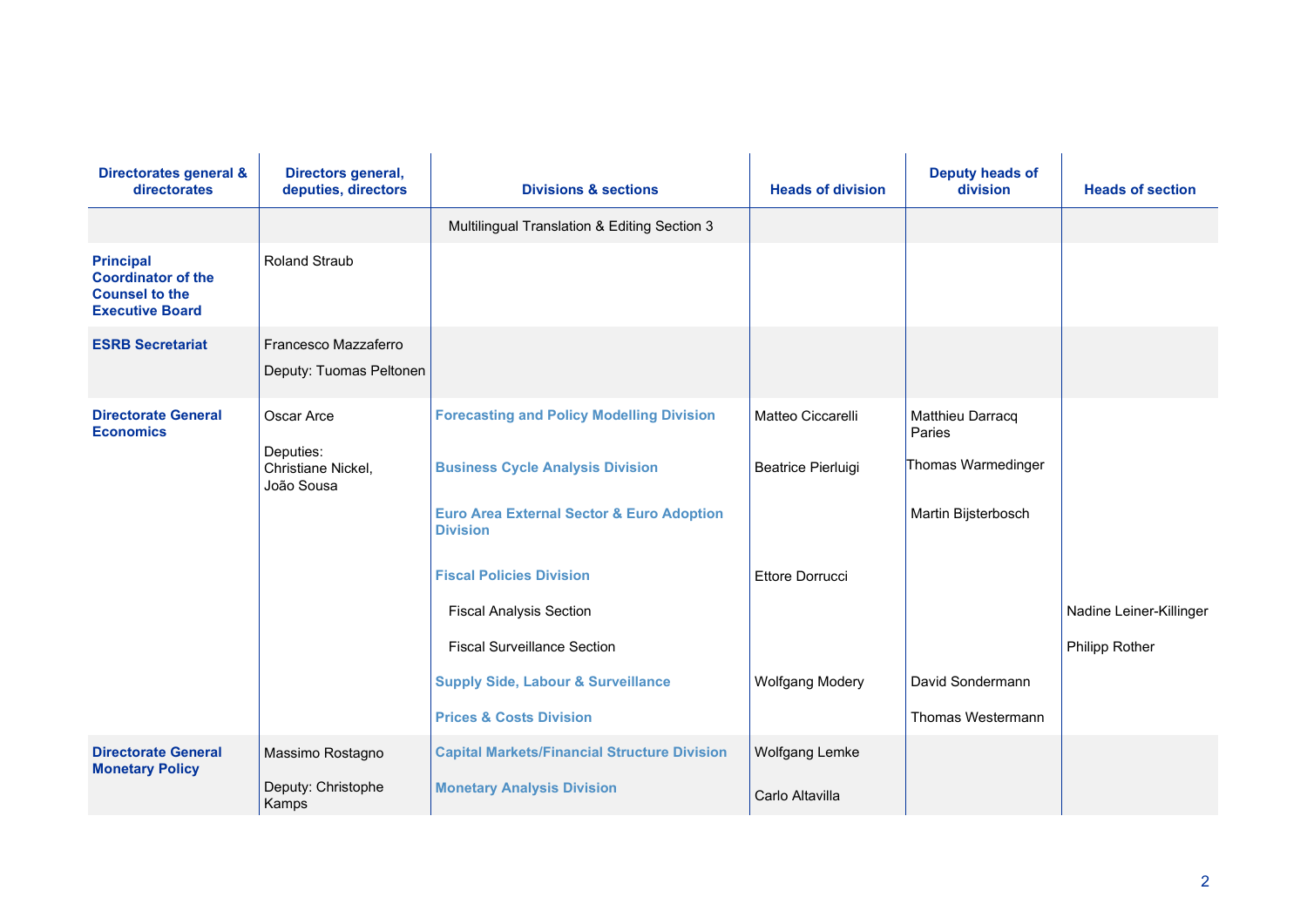| Directorates general &<br>directorates                                               | Directors general,<br>deputies, directors                    | <b>Divisions &amp; sections</b>                                                                                                                                                                                                                      | <b>Heads of division</b>                                                                     | <b>Deputy heads of</b><br>division                                                                               | <b>Heads of section</b>                                    |
|--------------------------------------------------------------------------------------|--------------------------------------------------------------|------------------------------------------------------------------------------------------------------------------------------------------------------------------------------------------------------------------------------------------------------|----------------------------------------------------------------------------------------------|------------------------------------------------------------------------------------------------------------------|------------------------------------------------------------|
|                                                                                      |                                                              | Money, Credit & Financial Accounts Section<br><b>Bank Lending Conditions Section</b><br><b>Monetary Policy Strategy Division</b><br><b>Policy Assessment Section</b><br><b>Strategy Issues Section</b>                                               | Katrin Assenmacher                                                                           |                                                                                                                  | Sarah Holton<br>Féderic Holm-Hadulla<br><b>Claus Brand</b> |
| <b>Directorate General</b><br><b>Macroprudential Policy</b><br>& Financial Stability | Cornelia Holthausen<br>Deputies: John Fell,<br>Livio Stracca | <b>Macroprudential Policy Division</b><br><b>Systemic Risk &amp; Financial Institutions</b><br><b>Division</b><br><b>Stress Test Modelling Division</b><br><b>Financial Regulation &amp; Policy Division</b><br><b>Market-based Finance Division</b> | Carsten Detken<br>Paul Hiebert<br>Carmelo Salleo<br>Anton van<br>der Kraaij<br>Sujit Kapadia | Evangelia Rentzou<br><b>Tamarah Shakir</b><br>Costanza Rodriguez<br>d'Acri<br>Michael Wedow<br>Lorenzo Cappiello |                                                            |
| <b>Directorate General</b><br><b>Human Resources</b>                                 | Eva Murciano<br>Deputy:                                      | <b>Business Partnering Division</b><br><b>Talent Management Division</b><br><b>Employee Services Division</b>                                                                                                                                        | <b>Eglantine Devaux</b><br>Ildikó Ráczné Szoke<br>Benjamin Sahel                             | Kallia Tsitsibikou<br>Natália Trindade                                                                           |                                                            |
|                                                                                      |                                                              |                                                                                                                                                                                                                                                      |                                                                                              |                                                                                                                  |                                                            |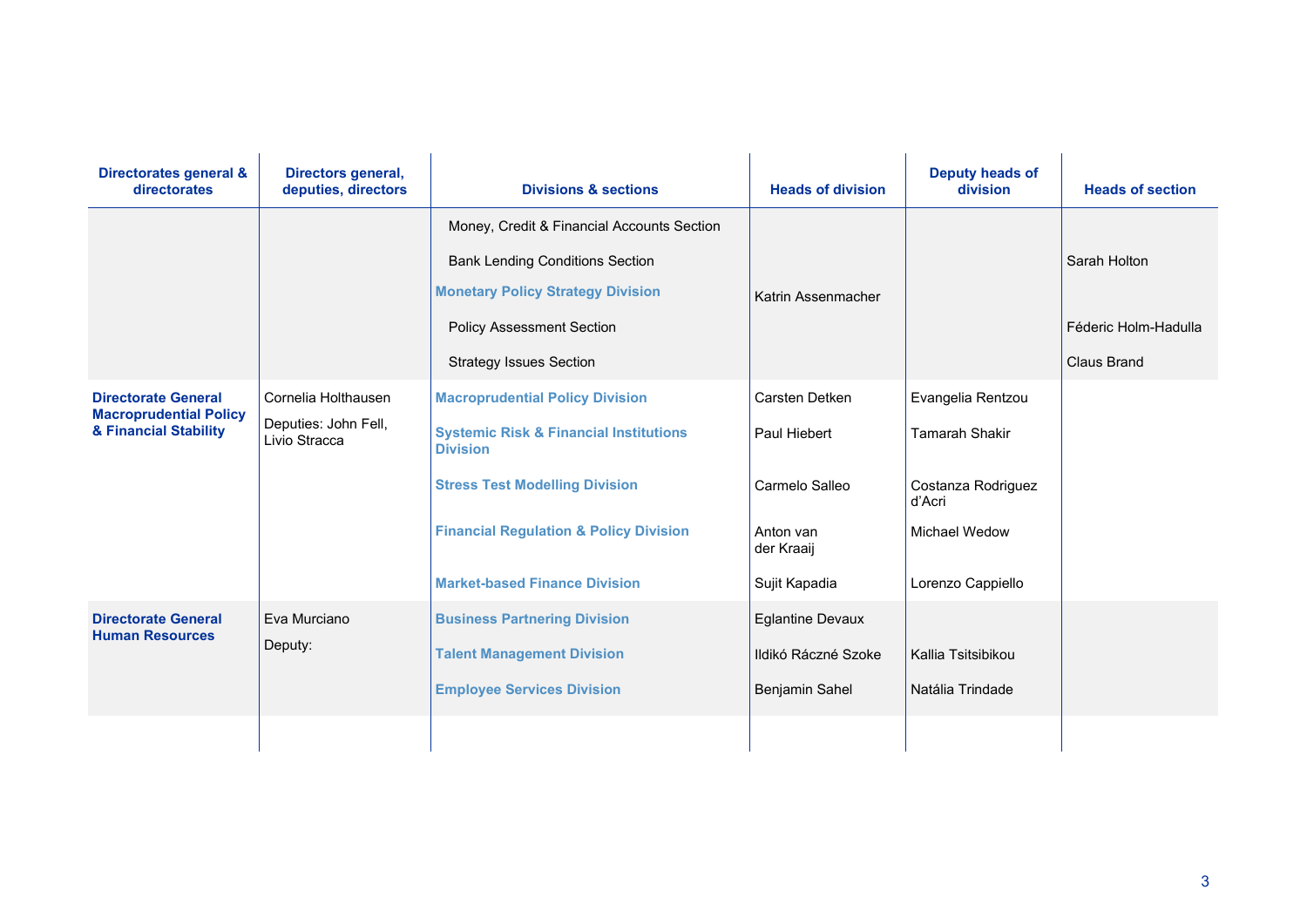| Directorates general &<br>directorates                  | Directors general,<br>deputies, directors | <b>Divisions &amp; sections</b>                    | <b>Heads of division</b> | <b>Deputy heads of</b><br>division | <b>Heads of section</b>           |
|---------------------------------------------------------|-------------------------------------------|----------------------------------------------------|--------------------------|------------------------------------|-----------------------------------|
| <b>Directorate General</b><br><b>Corporate Services</b> | Roberto Schiavi                           |                                                    |                          |                                    |                                   |
| Directorate Finance                                     | Anna Maria Bausback                       | <b>Central Procurement Division</b>                | Beatriz Soria Leon       | <b>Eduard Boschner</b>             |                                   |
|                                                         |                                           | <b>Financial Accounting and Reporting Division</b> | Juan Prieto Fernández    |                                    |                                   |
|                                                         |                                           | <b>Accounting Section</b>                          |                          |                                    | Heiko Nordhausen                  |
|                                                         |                                           | <b>Financial Reporting Section</b>                 |                          |                                    | Konstantinos Apostolou            |
|                                                         |                                           | <b>Budgeting &amp; Controlling Division</b>        | Nora Panyik              | Dominika Ryzner                    |                                   |
|                                                         |                                           | Data Analytics & Innovation Section                |                          |                                    |                                   |
|                                                         |                                           | <b>Budget Partnering &amp; Governance Section</b>  |                          |                                    |                                   |
| Directorate Administration   Cristina San Agapito       |                                           | <b>Administrative Services Division</b>            | Peter Pfeifhofer         |                                    |                                   |
|                                                         |                                           | Infrastructure Facility Management Section         |                          |                                    | Susanne Schröder                  |
|                                                         |                                           | <b>Logistic Services Section</b>                   |                          |                                    | Alessandro Sussex                 |
|                                                         |                                           | <b>Premises Division</b>                           | <b>Holger Hansel</b>     |                                    |                                   |
|                                                         |                                           | Corporate Real Estate Management Section           |                          |                                    | Markus Konstroffer                |
|                                                         |                                           | <b>Technical Facility Management Section</b>       |                          |                                    | <b>Volker Teige</b>               |
|                                                         |                                           | <b>Construction Project Management Section</b>     |                          |                                    | <b>Frank Helmut</b><br>Zimmermann |
|                                                         |                                           | <b>Security &amp; Safety Division</b>              | <b>Wouter Branger</b>    |                                    |                                   |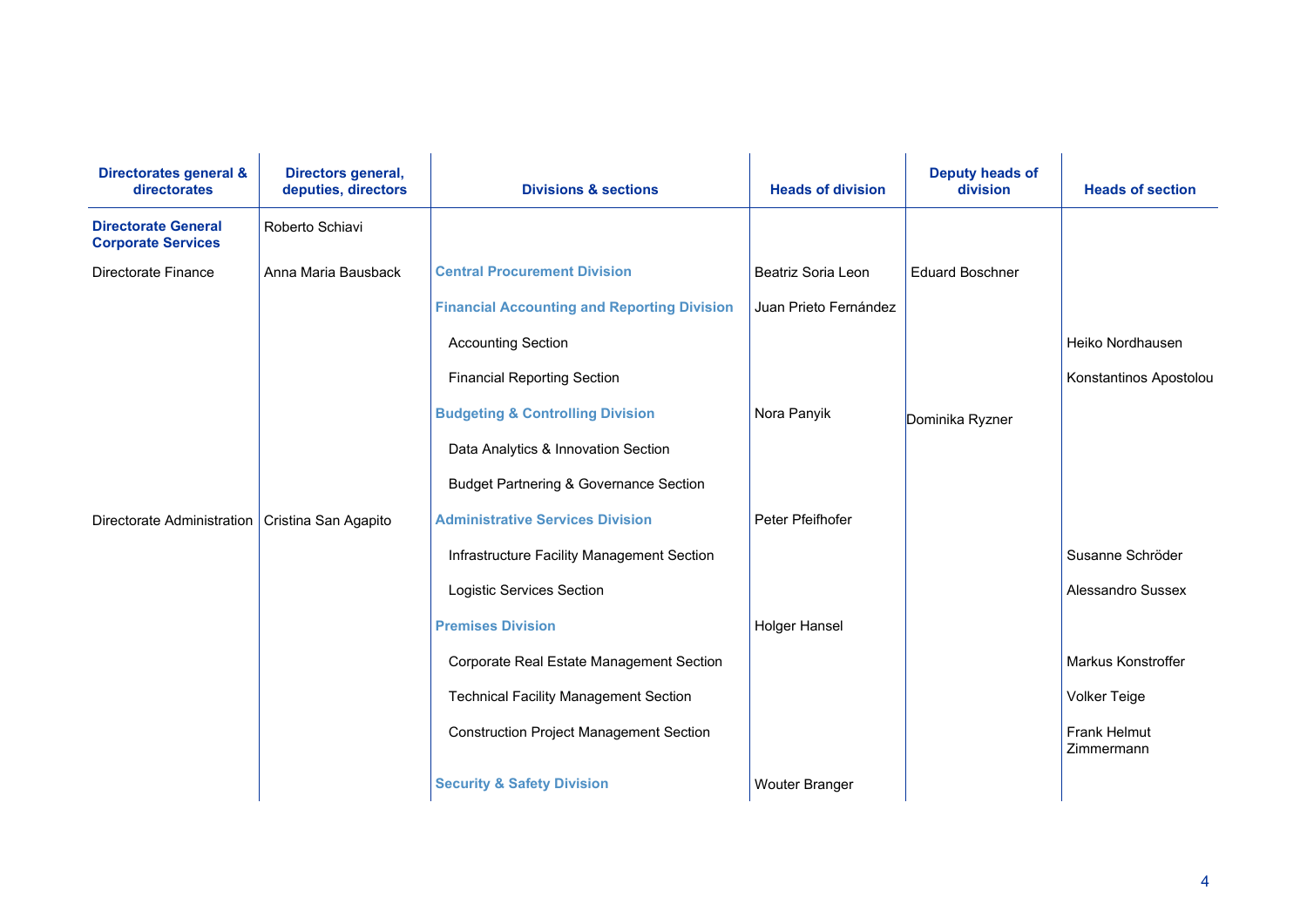| Directorates general &<br>directorates                   | Directors general,<br>deputies, directors                        | <b>Divisions &amp; sections</b>                                                                                                                                                                                                                                                                                                                                                                                                                                                              | <b>Heads of division</b>                                                                                         | <b>Deputy heads of</b><br>division                                              | <b>Heads of section</b>                                                        |
|----------------------------------------------------------|------------------------------------------------------------------|----------------------------------------------------------------------------------------------------------------------------------------------------------------------------------------------------------------------------------------------------------------------------------------------------------------------------------------------------------------------------------------------------------------------------------------------------------------------------------------------|------------------------------------------------------------------------------------------------------------------|---------------------------------------------------------------------------------|--------------------------------------------------------------------------------|
|                                                          |                                                                  | Security Risk Management & Governance<br>Section                                                                                                                                                                                                                                                                                                                                                                                                                                             |                                                                                                                  |                                                                                 | Anja Heyne                                                                     |
|                                                          |                                                                  | <b>Security Operations Section</b>                                                                                                                                                                                                                                                                                                                                                                                                                                                           |                                                                                                                  |                                                                                 | <b>Mark Steemers</b>                                                           |
| <b>Directorate General</b><br><b>Information Systems</b> | Claudia Plattner<br>Deputies: Magi Clavé,<br><b>Dirk Robijns</b> | <b>Data Analytics Domain Services</b><br><b>Digital Security Services Division</b><br><b>Enterprise Domain Services Division</b><br><b>Prudential Domain Services Division</b><br><b>IMAS</b><br>Supervisory Technologies and Data<br><b>Stress Testing and Credit Review</b><br><b>Executional Domain Services Division</b><br><b>Innovation and Architecture Services Division</b><br><b>Infrastructure and Operations Services</b><br><b>Division</b><br><b>End User Services Section</b> | Peter Lindlacher<br>Alvise Grammatica<br>Rafael García Oliva<br>Sertac Son<br>Meike Ströter<br>Christoph Schaper | Eleftheria Amilitou<br>Matthias Ruckdäschel<br>Eva Capogna<br>Julie Anne Dubois | Christian Jäger<br>Victor Morilla<br>Antonio Morlupi<br><b>Pierre Chautard</b> |
|                                                          |                                                                  | <b>Platform Services Section</b>                                                                                                                                                                                                                                                                                                                                                                                                                                                             |                                                                                                                  |                                                                                 | Plamen Zyumbyulev                                                              |
|                                                          |                                                                  | <b>Delivery Services Section</b>                                                                                                                                                                                                                                                                                                                                                                                                                                                             |                                                                                                                  |                                                                                 | Jan-Olaf Droese                                                                |
|                                                          |                                                                  | <b>Systems Services Section</b>                                                                                                                                                                                                                                                                                                                                                                                                                                                              |                                                                                                                  |                                                                                 | Berta Naveira<br>Fernández                                                     |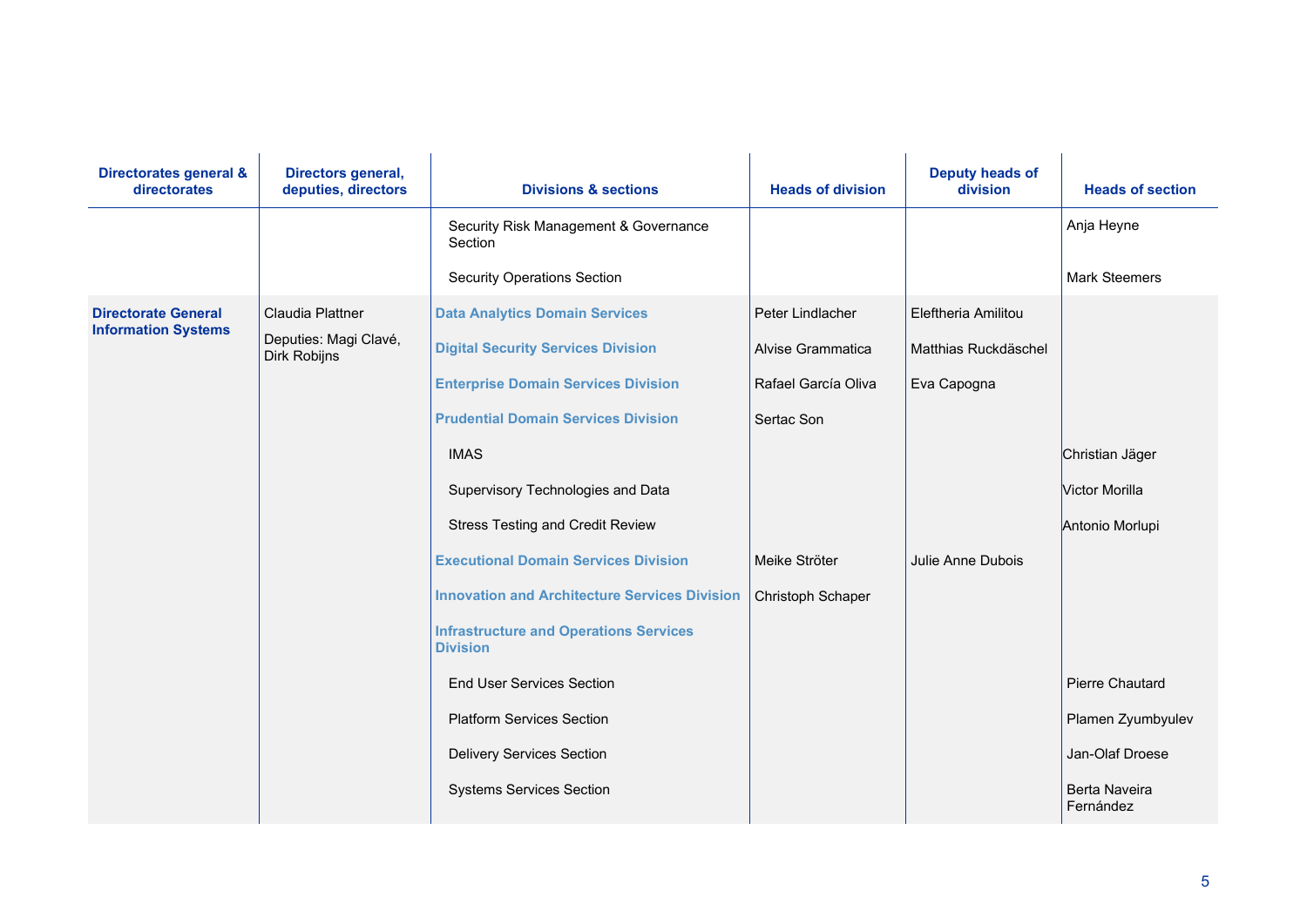| Directorates general &<br>directorates                   | Directors general,<br>deputies, directors                               | <b>Divisions &amp; sections</b>                                                                                                                           | <b>Heads of division</b>    | <b>Deputy heads of</b><br>division | <b>Heads of section</b>                                       |
|----------------------------------------------------------|-------------------------------------------------------------------------|-----------------------------------------------------------------------------------------------------------------------------------------------------------|-----------------------------|------------------------------------|---------------------------------------------------------------|
| <b>Directorate Internal</b><br><b>Audit</b>              | Claudia Mann                                                            | <b>Audit Support &amp; Investigations Division</b>                                                                                                        | Carin Pronk                 | <b>Martin Dressler</b>             |                                                               |
|                                                          |                                                                         | <b>Audit Missions Division</b>                                                                                                                            | Kevin Yeung                 | <b>Christofora Fotios</b>          |                                                               |
| <b>Directorate General</b><br><b>International &amp;</b> | Isabel Vansteenkiste                                                    | <b>EU Institutions &amp; Fora Division</b>                                                                                                                | Johannes Lindner            | Lucas ter Braak                    |                                                               |
| <b>European Relations</b>                                | Deputy: Fatima Pires                                                    | <b>International Policy Analysis Division</b>                                                                                                             | Regine Wölfinger            | David Lodge                        |                                                               |
|                                                          |                                                                         | <b>External Developments Division</b>                                                                                                                     | <b>Stylianos Makrydakis</b> | <b>Bernd Schnatz</b>               |                                                               |
| <b>ECB Representation in</b><br><b>Washington D.C.</b>   | Rasmus Rüffer<br>(Principal Adviser)                                    |                                                                                                                                                           |                             |                                    |                                                               |
| <b>ECB Representative</b><br><b>Office in Brussels</b>   | <b>Boris Kisselevsky</b><br>(Principal Adviser)                         |                                                                                                                                                           |                             |                                    |                                                               |
| <b>Directorate General</b><br><b>Legal Services</b>      | Chiara Zilioli<br>Deputies: Christian<br>Kroppenstedt, Roberto<br>Ugena | <b>Horizontal Services Section</b><br><b>Institutional Law Division</b><br>Banknotes Procurement Accounting Law<br>Governance & Civil Service Law Section | Frederik Malfrère           |                                    | Antonio Riso<br><b>Martin Benisch</b><br>Fabian von Lindeiner |
|                                                          |                                                                         | <b>Financial Law Division</b>                                                                                                                             | Otto Heinz                  |                                    |                                                               |
|                                                          |                                                                         | Market Infrastructure Law Section                                                                                                                         |                             |                                    | Bram van der Eem                                              |
|                                                          |                                                                         | Market Operations Law Section                                                                                                                             |                             |                                    | Kęstutis Laurinavičius                                        |
|                                                          |                                                                         | <b>Legislation Division</b>                                                                                                                               |                             |                                    |                                                               |
|                                                          |                                                                         | Legal Revision Supervision Section                                                                                                                        |                             |                                    | Tatyana Filipova                                              |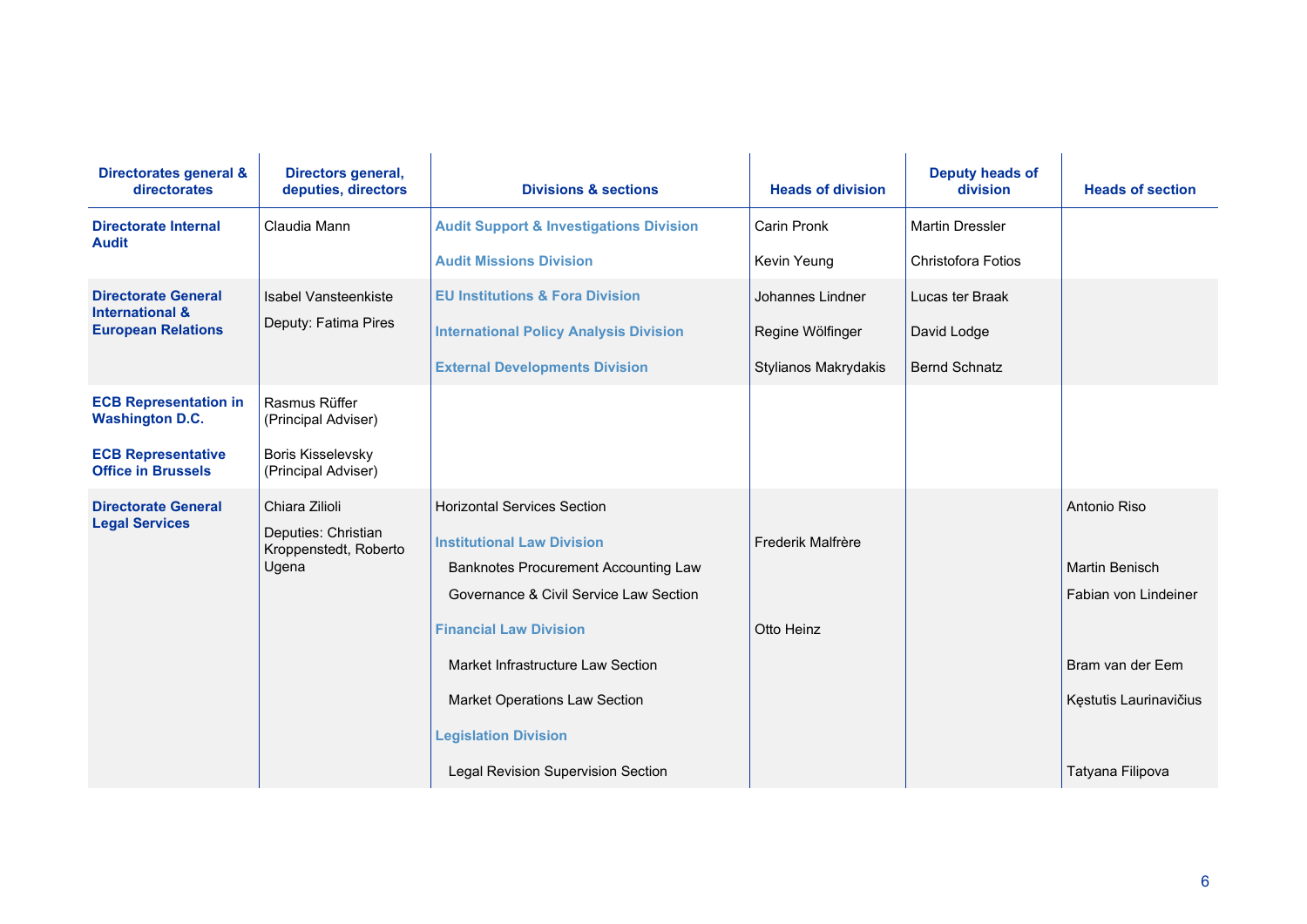| Directorates general &<br>directorates                           | Directors general,<br>deputies, directors              | <b>Divisions &amp; sections</b>                                       | <b>Heads of division</b>  | <b>Deputy heads of</b><br>division | <b>Heads of section</b>    |
|------------------------------------------------------------------|--------------------------------------------------------|-----------------------------------------------------------------------|---------------------------|------------------------------------|----------------------------|
|                                                                  |                                                        | Legal Revision Central Banking Section                                |                           |                                    | Metoda Paternost<br>Bajec  |
|                                                                  |                                                        | <b>Supervisory Law Division</b>                                       | Eleni Koupepidou          |                                    |                            |
|                                                                  |                                                        | <b>Banking Law</b>                                                    |                           |                                    | Klaus Lackhoff             |
|                                                                  |                                                        | <b>SSM Law</b>                                                        |                           |                                    | Carmen Hernández<br>Saseta |
| <b>Directorate General</b><br><b>Market Operations</b>           | Rahmouni-<br>Imène<br>Rousseau                         | <b>Financial Operations Services Division</b>                         | <b>Emily Witt</b>         | Françoise Jaulin                   |                            |
|                                                                  | Deputies: Torsti<br>Thomas<br>Silvonen,<br>Vlasopoulos | <b>Money Market &amp; Liquidity Division</b>                          | <b>Helmut Wacket</b>      | Julija Jakovicka                   |                            |
|                                                                  |                                                        | <b>Bond Markets &amp; International</b><br><b>Operations Division</b> | Christophe Beuve          |                                    |                            |
|                                                                  |                                                        | Euro area Bond Markets Section                                        |                           |                                    | Ralph Weidenfeller         |
|                                                                  |                                                        | <b>International Markets Section</b>                                  |                           |                                    | Conception-Maria<br>Alonso |
|                                                                  |                                                        | <b>Market Operations Analysis Division</b>                            | Alessandro Calza          |                                    |                            |
|                                                                  |                                                        | Financial Markets & Collateral Section                                |                           |                                    | Ad Visser                  |
|                                                                  |                                                        | Market Operations Framework Section                                   |                           |                                    | Angelika Lagerblom         |
|                                                                  |                                                        | <b>Market Operations Systems Division</b>                             | M. Isabel Lopes<br>Soares | Colm Toolin                        |                            |
| <b>Directorate General</b><br><b>Market Infrastructure &amp;</b> | <b>Ulrich Bindseil</b>                                 | <b>Oversight Division</b>                                             | Simonetta Rosati          |                                    |                            |
| <b>Payments</b>                                                  | Deputies: Fiona Van<br>Echelpoel, Dimitri Pattyn       | <b>Payments Oversight Section</b>                                     |                           |                                    | Patrick Papsdorf           |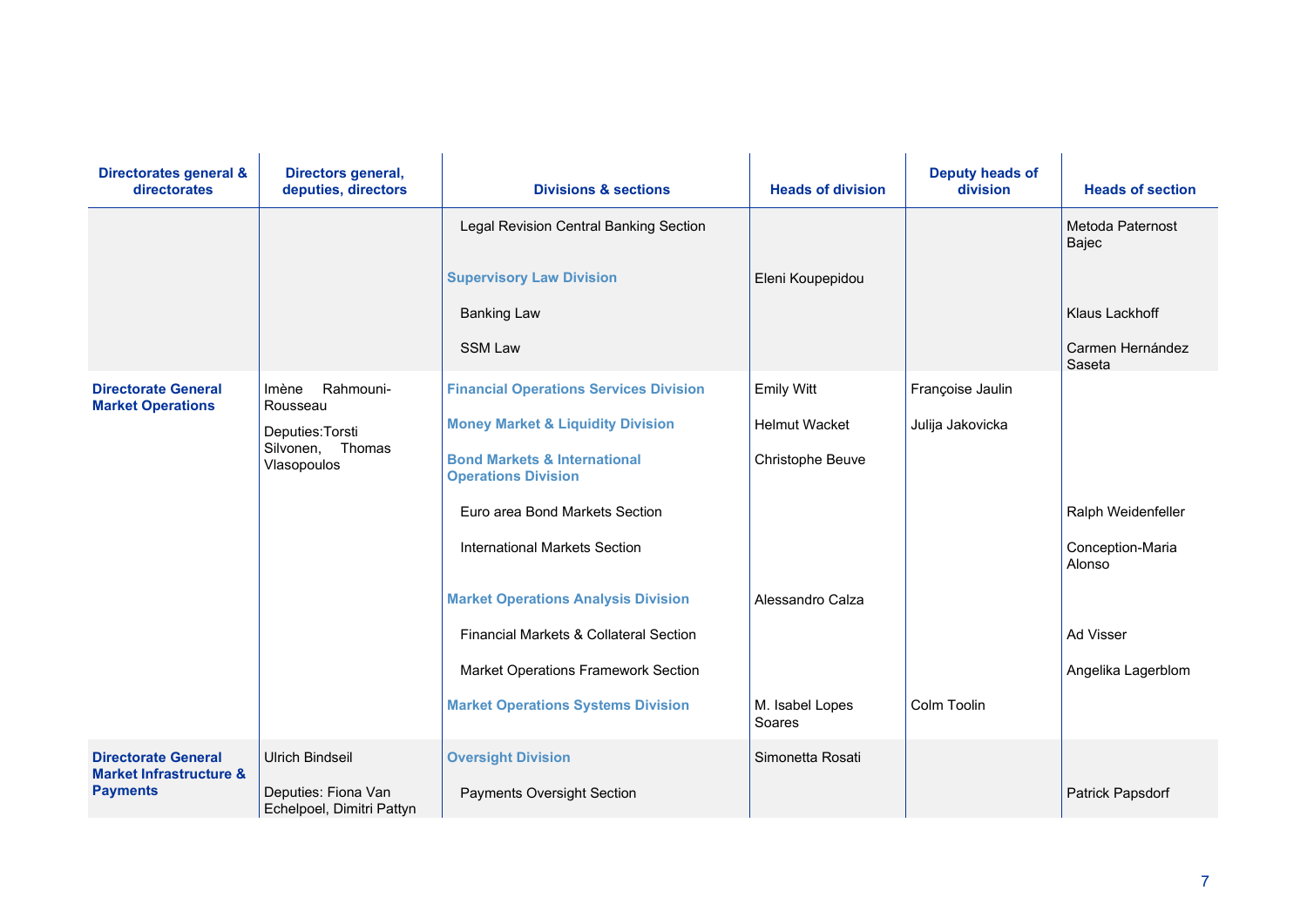| Directorates general &<br>directorates           | Directors general,<br>deputies, directors | <b>Divisions &amp; sections</b>                   | <b>Heads of division</b>       | <b>Deputy heads of</b><br>division | <b>Heads of section</b> |
|--------------------------------------------------|-------------------------------------------|---------------------------------------------------|--------------------------------|------------------------------------|-------------------------|
|                                                  |                                           | Securities & Derivatives Oversight Section        |                                |                                    | Beata Wróbel            |
|                                                  |                                           | <b>Market Innovation and Integration Division</b> | <b>Holger Neuhaus</b>          | Karine Themejian                   |                         |
|                                                  |                                           | <b>Market Infrastructure Management Division</b>  | Sylvain Debeaumont             | Eirini Katsalirou                  |                         |
|                                                  |                                           | <b>Market Infrastructure Development Division</b> | Karen Birkel                   | Georgios<br>Kalogeropoulos         |                         |
|                                                  |                                           | <b>Market Infrastructure Support Division</b>     | Francisco José Tur<br>Hartmann | Wolfgang Köppel                    |                         |
| <b>Directorate General</b><br><b>Research</b>    | Luc Laeven<br>Deputy: Philipp Hartmann    | <b>Monetary Policy Research Division</b>          | Michael Ehrmann                |                                    |                         |
|                                                  |                                           | <b>Macroeconomics Section</b>                     |                                |                                    | Michele Lenza           |
|                                                  |                                           | <b>Monetary Economics Section</b>                 |                                |                                    | Geoff Kenny             |
|                                                  |                                           | <b>Financial Research Division</b>                | Simone Manganelli              |                                    |                         |
|                                                  |                                           | <b>Financial Intermediation Research Section</b>  |                                |                                    | Angela Maddaloni        |
|                                                  |                                           | <b>Financial Markets Research Section</b>         |                                |                                    | <b>Florian Heider</b>   |
| <b>Directorate Risk</b><br><b>Management</b>     | Fernando Monar Lora                       | <b>Risk Analysis Division</b>                     | <b>Thomas Werner</b>           | Siobhán Agnes Devin                |                         |
|                                                  |                                           | <b>Risk Strategy Division</b>                     | Elke Heinle                    | Vesela Ivanova                     |                         |
| <b>Directorate General</b><br><b>Secretariat</b> | Petra Senkovic                            | <b>Secretariat Division</b>                       | <b>Manfred Koch</b>            |                                    |                         |
|                                                  |                                           | <b>Information Governance Division</b>            | Evangelia Kargianioti          |                                    |                         |
|                                                  |                                           | Information Governance Policies                   |                                |                                    | Laura Rodewald          |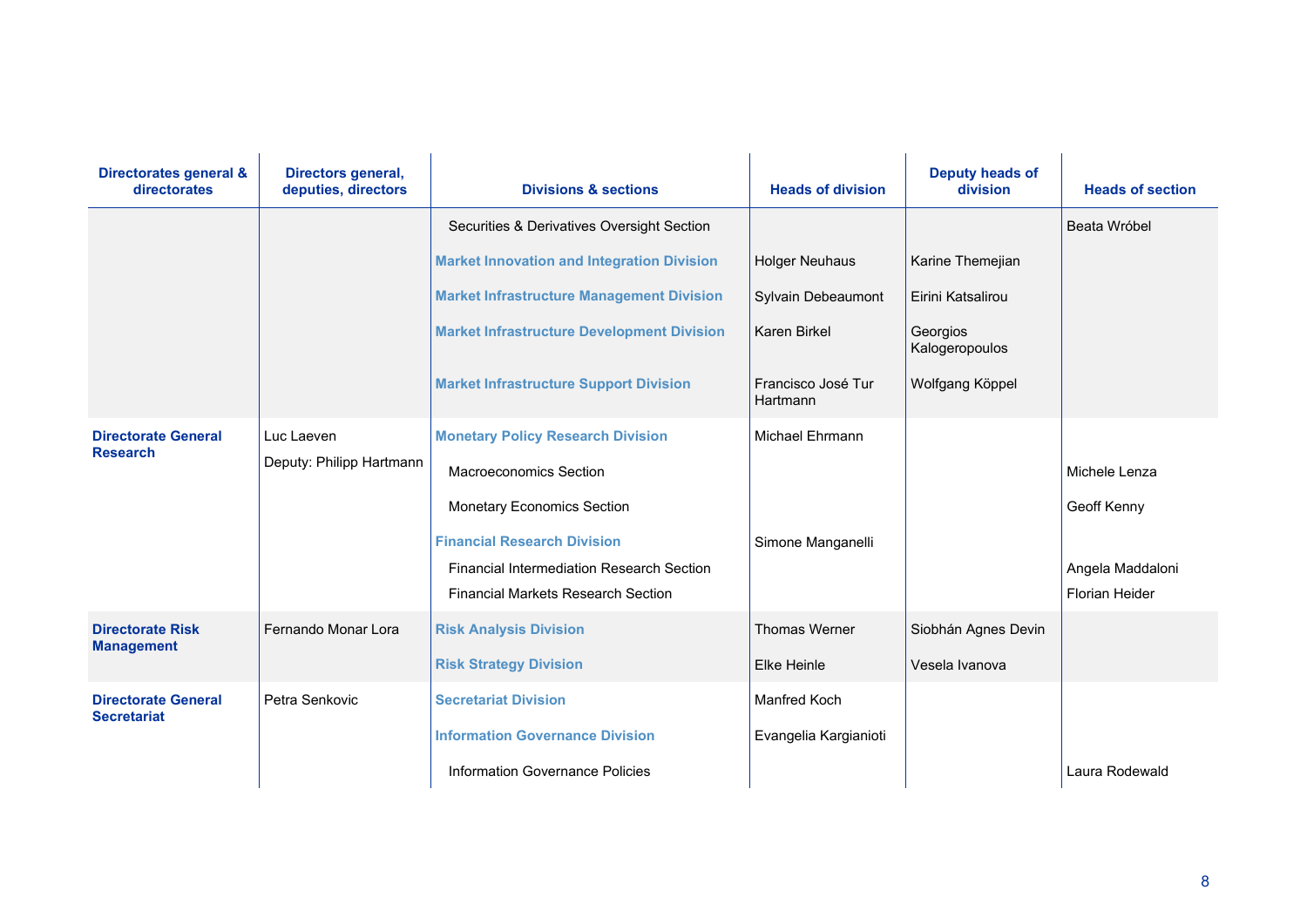| Directorates general &<br>directorates          | Directors general,<br>deputies, directors                                | <b>Divisions &amp; sections</b>                                                                                              | <b>Heads of division</b>    | <b>Deputy heads of</b><br>division | <b>Heads of section</b>                      |
|-------------------------------------------------|--------------------------------------------------------------------------|------------------------------------------------------------------------------------------------------------------------------|-----------------------------|------------------------------------|----------------------------------------------|
|                                                 |                                                                          | Knowledge Solutions Section                                                                                                  |                             |                                    | Sylvie Beausuroy                             |
| Compliance and<br>Governance Office             | Chief Compliance and<br>Governance Officer:<br>Roman Schremser           | <b>Compliance and Governance Division</b>                                                                                    | Marguerite-Louise<br>Karydi |                                    |                                              |
| <b>Directorate General</b><br><b>Statistics</b> | Silke Stapel-Weber<br>Deputies: Caroline<br>Willeke, Dominique<br>Durant | Data Integration & Services Section<br><b>Analytical Credit &amp; Master Data Division</b><br>Analytical Credit Data Section | Frank Mayerlen              |                                    | Eike Bärmann<br>Violetta Damia               |
|                                                 |                                                                          | Master- & Meta Data Section<br><b>Securities &amp; Financial Markets Data Division</b><br><b>Securities Data Section</b>     | Remigio Echeverría          |                                    | Hansjakob Schlaich<br>Nuno Teixeira da Silva |
|                                                 |                                                                          | Financial Market Data & Services Section                                                                                     |                             |                                    | Sebastién Perez-<br>Duarte                   |
|                                                 |                                                                          | <b>Banking Supervision Data Division</b>                                                                                     | Giancarlo Pellizzari        |                                    |                                              |
|                                                 |                                                                          | Supervisory Data Management Section                                                                                          |                             |                                    | <b>Catherine Ahsbahs</b>                     |
|                                                 |                                                                          | <b>Supervisory Data Services Section</b>                                                                                     |                             |                                    | Patrick Hogan                                |
|                                                 |                                                                          | <b>Monetary &amp; Economic Statistics Division</b>                                                                           | Ioannis Ganoulis            |                                    |                                              |
|                                                 |                                                                          | <b>Monetary Statistics Section</b>                                                                                           |                             |                                    | Rodrigo Oliveira-<br>Soares                  |
|                                                 |                                                                          | <b>Financial Statistics Section</b>                                                                                          |                             |                                    | Isabel Kerner                                |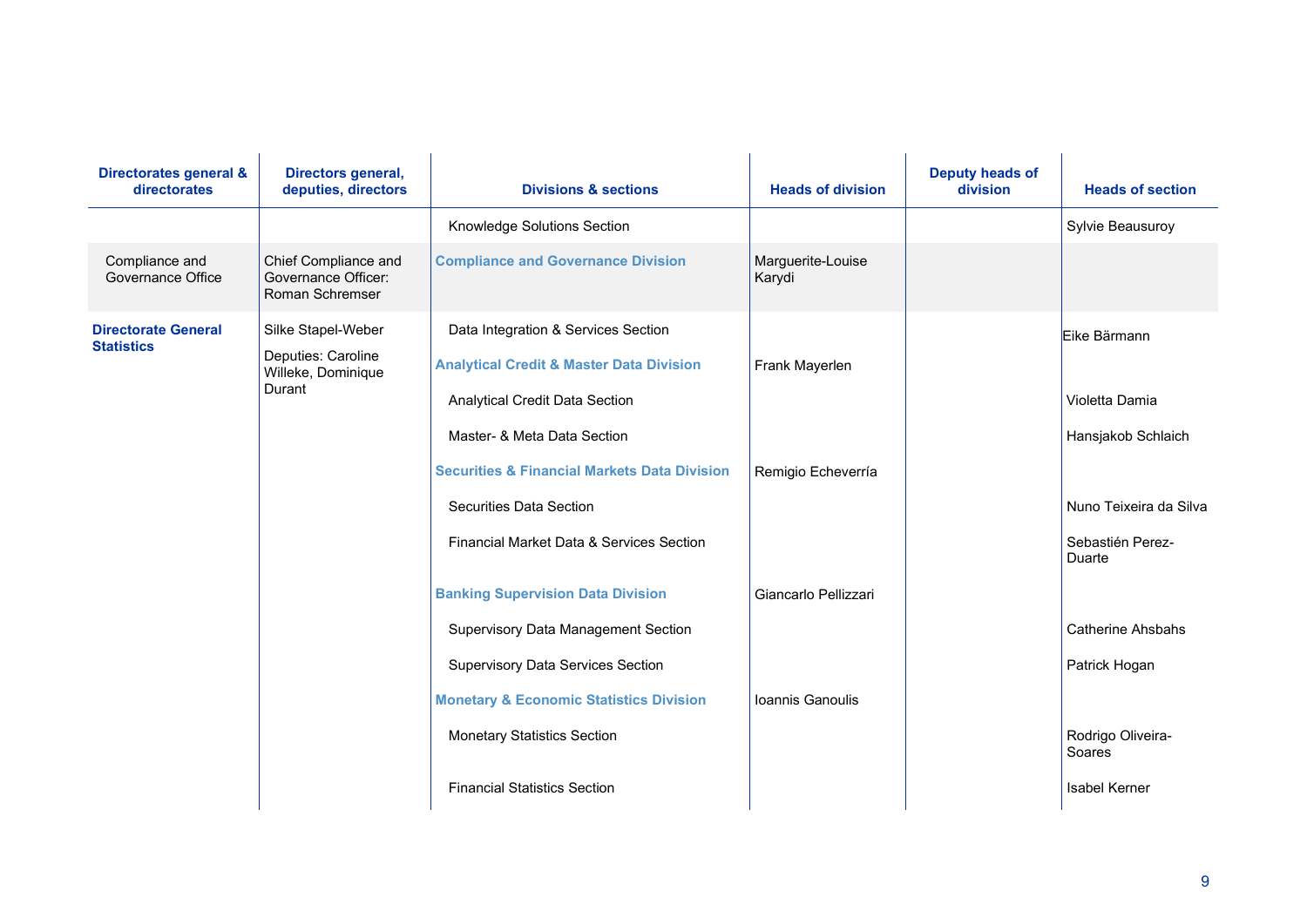| Directorates general &<br>directorates | Directors general,<br>deputies, directors        | <b>Divisions &amp; sections</b>                                  | <b>Heads of division</b> | Deputy heads of<br>division | <b>Heads of section</b> |
|----------------------------------------|--------------------------------------------------|------------------------------------------------------------------|--------------------------|-----------------------------|-------------------------|
|                                        |                                                  | <b>Economic Statistics Section</b>                               |                          |                             | Romana Peronaci         |
|                                        |                                                  | <b>External Statistics &amp; Sector Accounts Division</b>        | Olga Susana Monteiro     |                             |                         |
|                                        |                                                  | <b>External Statistics Section</b>                               |                          |                             | Jorge Diz Dias          |
|                                        |                                                  | Sector Accounts & Fiscal Statistics Section                      |                          |                             | <b>Henning Ahnert</b>   |
|                                        |                                                  | <b>Statistical Applications &amp; Tools Division</b>             | Alessandro Bonara        |                             |                         |
|                                        |                                                  | <b>Statistical Applications Section</b>                          |                          |                             | Juan Alberto Sanchez    |
|                                        |                                                  | <b>Statistical Tools Section</b>                                 |                          |                             | Ana Garcia Padrão       |
| <b>Chief Services Office</b>           | <b>Chief Services Officer:</b><br>Michael Diemer | Organisational Effectiveness Group                               |                          |                             |                         |
|                                        |                                                  | Operational Risk & Business Continuity Section                   |                          |                             | Andreas Burgstaller     |
|                                        |                                                  | <b>Governance and Transformation Services</b><br><b>Division</b> | Daniele Krebs            | Jeremias Iglesias           |                         |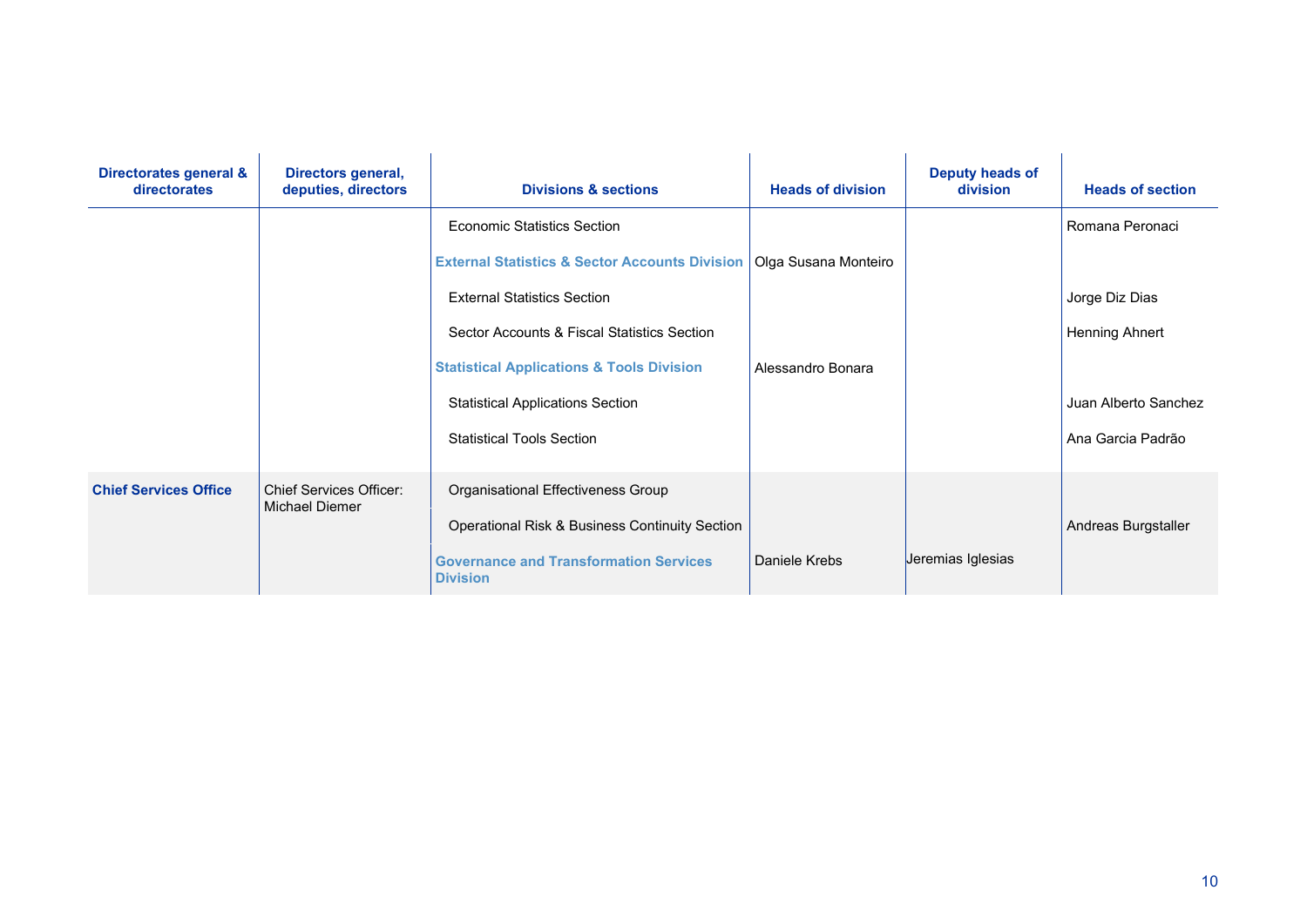

## **List of ECB managers in Banking Supervision**

(as of 1 July 2022)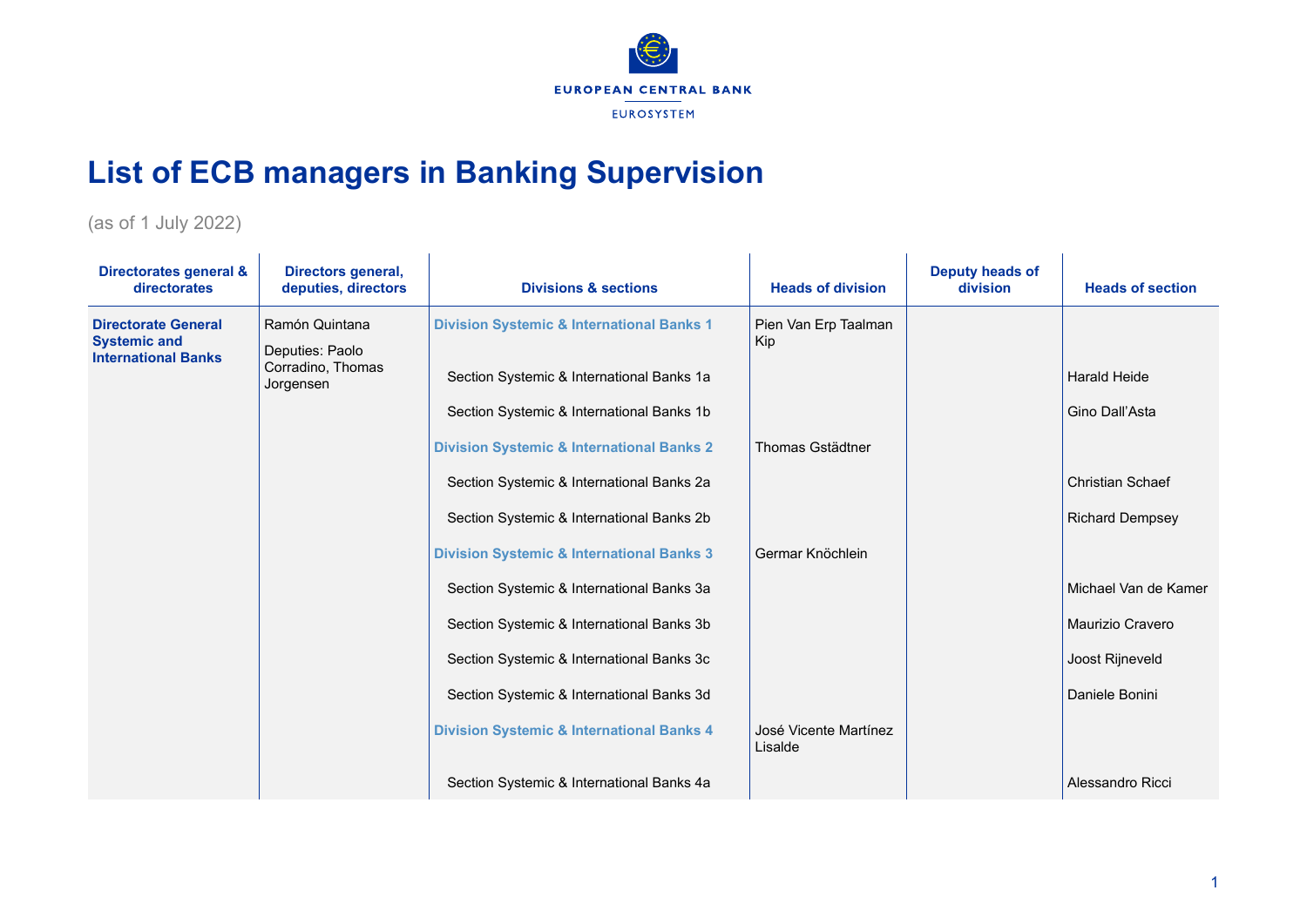| Directorates general &<br>directorates                    | Directors general,<br>deputies, directors  | <b>Divisions &amp; sections</b>                            | <b>Heads of division</b>  | <b>Deputy heads of</b><br>division | <b>Heads of section</b> |
|-----------------------------------------------------------|--------------------------------------------|------------------------------------------------------------|---------------------------|------------------------------------|-------------------------|
|                                                           |                                            | Section Systemic & International Banks 4b                  |                           |                                    | Femmie Wijbrandi        |
|                                                           |                                            | <b>Division Systemic &amp; International Banks 5</b>       | Tilo Däbritz              |                                    |                         |
|                                                           |                                            | Section Systemic & International Banks 5a                  |                           |                                    | Fabian Lehmann          |
|                                                           |                                            | Section Systemic & International Banks 5b                  |                           |                                    | Steffen Kühnle          |
|                                                           |                                            | Section Systemic & International Banks 5c                  |                           |                                    | Ciara O'Shea            |
|                                                           |                                            | <b>Division Systemic &amp; International Banks 6</b>       | Jekaterina Titarenko      |                                    |                         |
|                                                           |                                            | Section Systemic & International Banks 6a                  |                           |                                    | <b>Fabrizio Dicone</b>  |
|                                                           |                                            | Section Systemic & International Banks 6b                  |                           |                                    | <b>Birgit Punison</b>   |
|                                                           |                                            | Section Systemic & International Banks 6c                  |                           |                                    | Jeroen van Bommel       |
|                                                           |                                            | Section Systemic & International Banks 6d                  |                           |                                    | Angelo Rivieccio        |
| <b>Directorate General</b>                                | Korbinian Ibel                             | <b>Division Universal &amp; Diversified Institutions 1</b> | <b>Banafsheh Geretzki</b> |                                    |                         |
| <b>Universal &amp; Diversified</b><br><b>Institutions</b> | Deputies: Rolf Klug,<br>Maria da Conceição | Section Universal & Diversified Institutions 1a            |                           |                                    | Aristeidis Xarchas      |
|                                                           | Macedo                                     | Section Universal & Diversified Institutions 1b            |                           |                                    | André Corterier         |
|                                                           |                                            | Section Universal & Diversified Institutions 1c            |                           |                                    | Carlos Hervas Arnaez    |
|                                                           |                                            | <b>Division Universal &amp; Diversified Institutions 2</b> | Damiano Guadalupi         |                                    |                         |
|                                                           |                                            | Section Universal & Diversified Institutions 2a            |                           |                                    | <b>Walter Mathian</b>   |
|                                                           |                                            | Section Universal & Diversified Institutions 2b            |                           |                                    | Paola Del Favero        |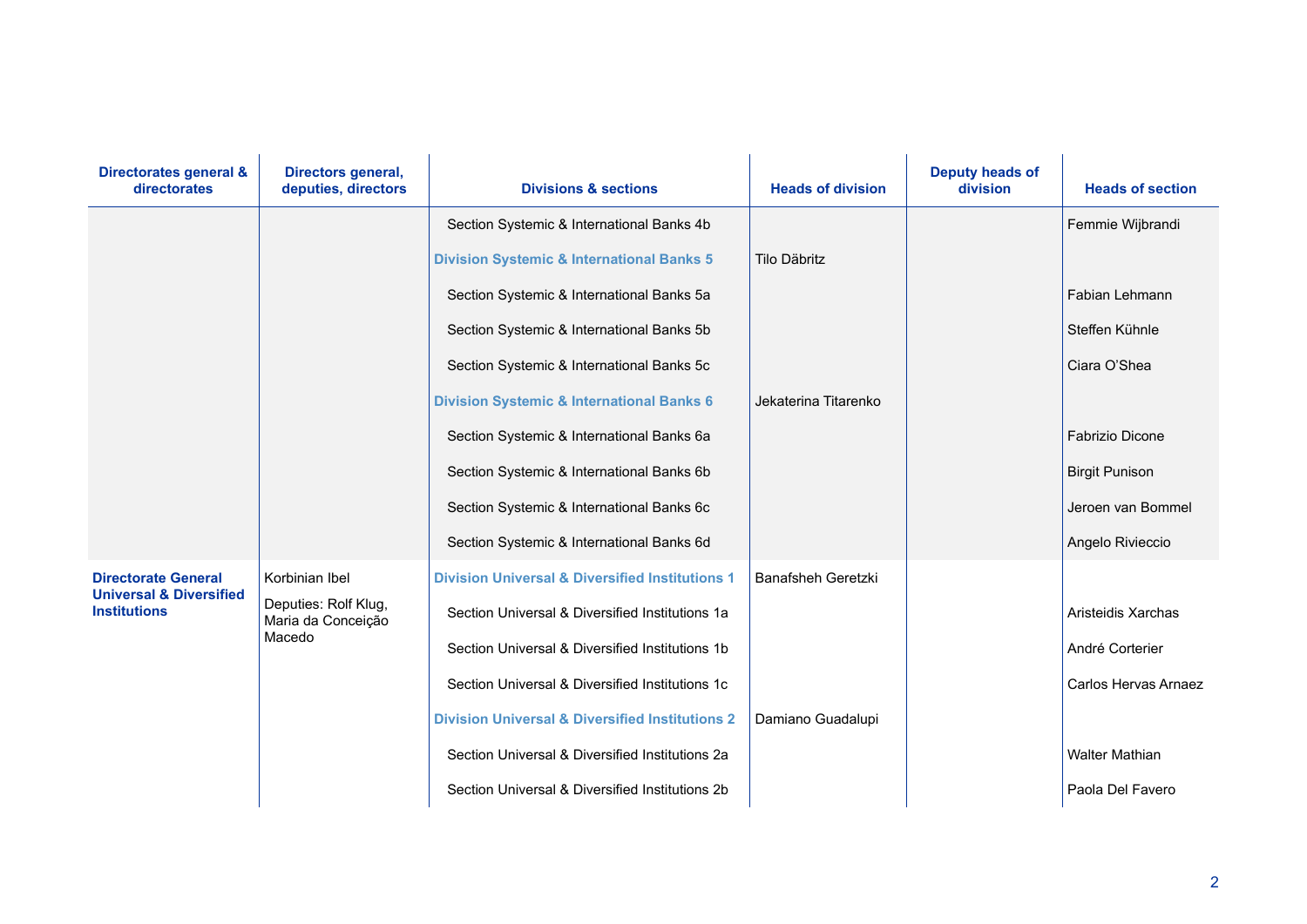| Directorates general &<br>directorates | Directors general,<br>deputies, directors | <b>Divisions &amp; sections</b>                            | <b>Heads of division</b> | <b>Deputy heads of</b><br>division | <b>Heads of section</b>         |
|----------------------------------------|-------------------------------------------|------------------------------------------------------------|--------------------------|------------------------------------|---------------------------------|
|                                        |                                           | Section Universal & Diversified Institutions 2c            |                          |                                    | <b>Torsten Bremer</b>           |
|                                        |                                           | Section Universal & Diversified Institutions 2d            |                          |                                    | Gráinne Nevin                   |
|                                        |                                           | <b>Division Universal &amp; Diversified Institutions 3</b> | Stephen Woulfe           |                                    |                                 |
|                                        |                                           | Section Universal & Diversified Institutions 3a            |                          |                                    | Natalja Benkovska               |
|                                        |                                           | Section Universal & Diversified Institutions 3b            |                          |                                    | <b>Winfried Liedtke</b>         |
|                                        |                                           | Section Universal & Diversified Institutions 3c            |                          |                                    | Carlos Manrique de la<br>Fuente |
|                                        |                                           | Section Universal & Diversified Institutions 3d            |                          |                                    | <b>Alexandros Prassas</b>       |
|                                        |                                           | <b>Division Universal &amp; Diversified Institutions 4</b> | Juan Blanc               |                                    |                                 |
|                                        |                                           | Section Universal & Diversified Institutions 4a            |                          |                                    | Jaime Esteban Velasco           |
|                                        |                                           | Section Universal & Diversified Institutions 4b            |                          |                                    | Markus Wittemann                |
|                                        |                                           | Section Universal & Diversified Institutions 4c            |                          |                                    | Ignacio Pardo Cuerdo            |
|                                        |                                           | Section Universal & Diversified Institutions 4d            |                          |                                    | <b>Robert Labelle</b>           |
|                                        |                                           | Section Universal & Diversified Institutions 4e            |                          |                                    | Stefan Tellers                  |
|                                        |                                           | <b>Division Universal &amp; Diversified Institutions 5</b> | Livia Moretti            |                                    |                                 |
|                                        |                                           | Section Universal & Diversified Institutions 5a            |                          |                                    | Alexander Schaefer              |
|                                        |                                           | Section Universal & Diversified Institutions 5b            |                          |                                    | Emeterio Alvarez<br>Casanova    |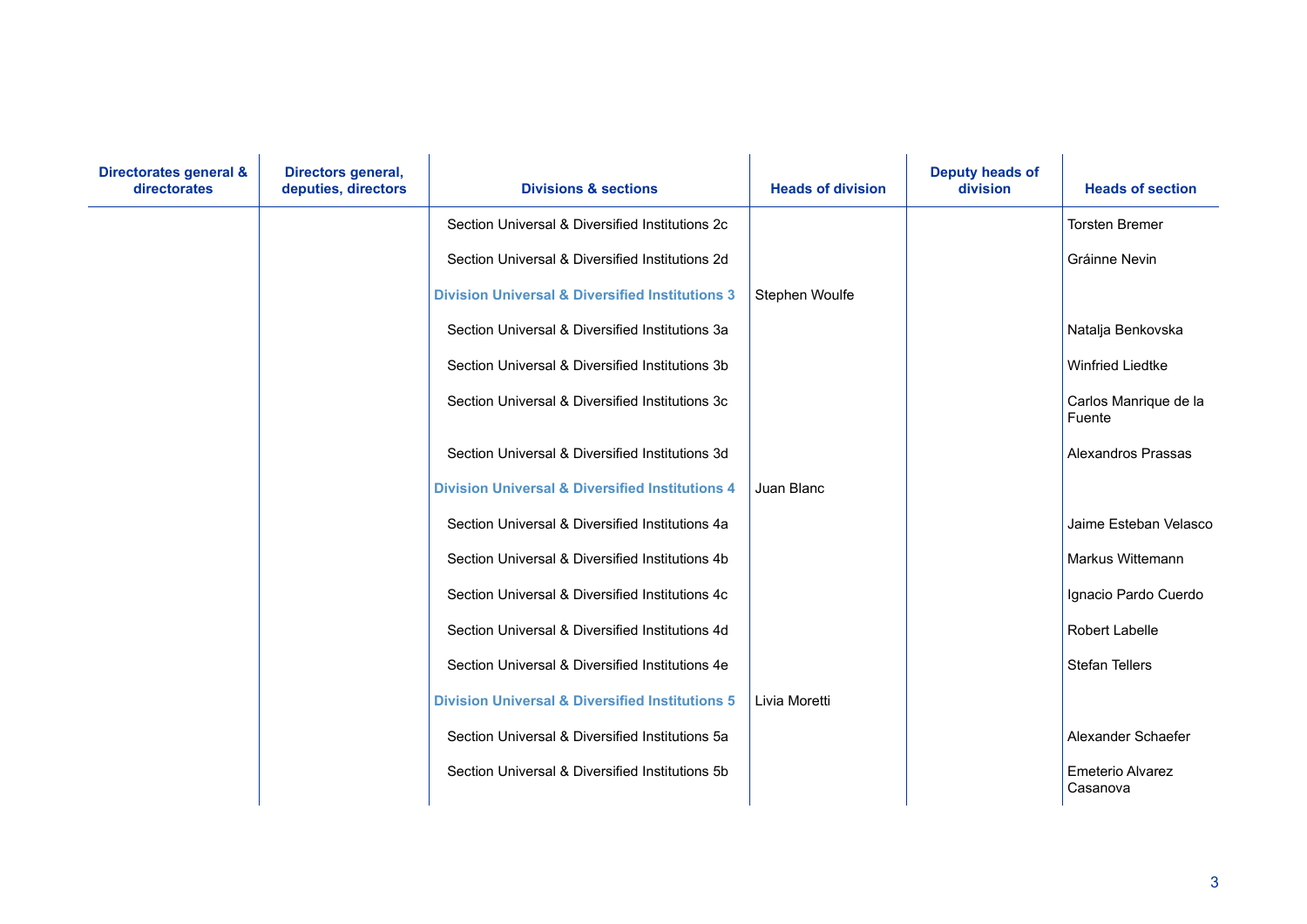| Directorates general &<br>directorates    | Directors general,<br>deputies, directors        | <b>Divisions &amp; sections</b>                            | <b>Heads of division</b>          | <b>Deputy heads of</b><br>division | <b>Heads of section</b>           |
|-------------------------------------------|--------------------------------------------------|------------------------------------------------------------|-----------------------------------|------------------------------------|-----------------------------------|
|                                           |                                                  | Section Universal & Diversified Institutions 5c            |                                   |                                    | Carlo Giorgis                     |
|                                           |                                                  | <b>Division Universal &amp; Diversified Institutions 6</b> | Victor Luis Guerrero<br>Gutierrez |                                    |                                   |
|                                           |                                                  | Section Universal & Diversified Institutions 6a            |                                   |                                    | Pierre Launay                     |
|                                           |                                                  | Section Universal & Diversified Institutions 6b            |                                   |                                    | Leokadia Szalkiewicz-<br>Zaradzka |
|                                           |                                                  | Section Universal & Diversified Institutions 6c            |                                   |                                    | Eva Catarineu Rabell              |
|                                           |                                                  | Section Universal & Diversified Institutions 6d            |                                   |                                    | Marina Garcia<br>Lombardero       |
| <b>Directorate General</b>                | <b>Patrick Amis</b>                              | <b>Division Specialised Institutions &amp; LSIs 1</b>      | Laetitia Meneau                   |                                    |                                   |
| <b>Specialised Institutions</b><br>& LSIs | Deputies: Eleni<br>Angelopoulou, Anne<br>Lécuyer | Section Specialised Institutions & LSIs 1a                 |                                   |                                    | Jacobo Varela<br>Couceiro         |
|                                           |                                                  | Section Specialised Institutions & LSIs 1b                 |                                   |                                    | Jakob Orthacker                   |
|                                           |                                                  | Section Specialised Institutions & LSIs 1c                 |                                   |                                    | Christoph Crüwell                 |
|                                           |                                                  | Section Specialised Institutions & LSIs 1d                 |                                   |                                    | Ivaylo Blagoev                    |
|                                           |                                                  | <b>Division Specialised Institutions &amp; LSIs 2</b>      | Marc Trausch                      |                                    |                                   |
|                                           |                                                  | Section Specialised Institutions & LSIs 2a                 |                                   |                                    | Jan Budäus                        |
|                                           |                                                  | Section Specialised Institutions & LSIs 2b                 |                                   |                                    | Michael Menningen                 |
|                                           |                                                  | Section Specialised Institutions & LSIs 2c                 |                                   |                                    | <b>Klearchos Kylintireas</b>      |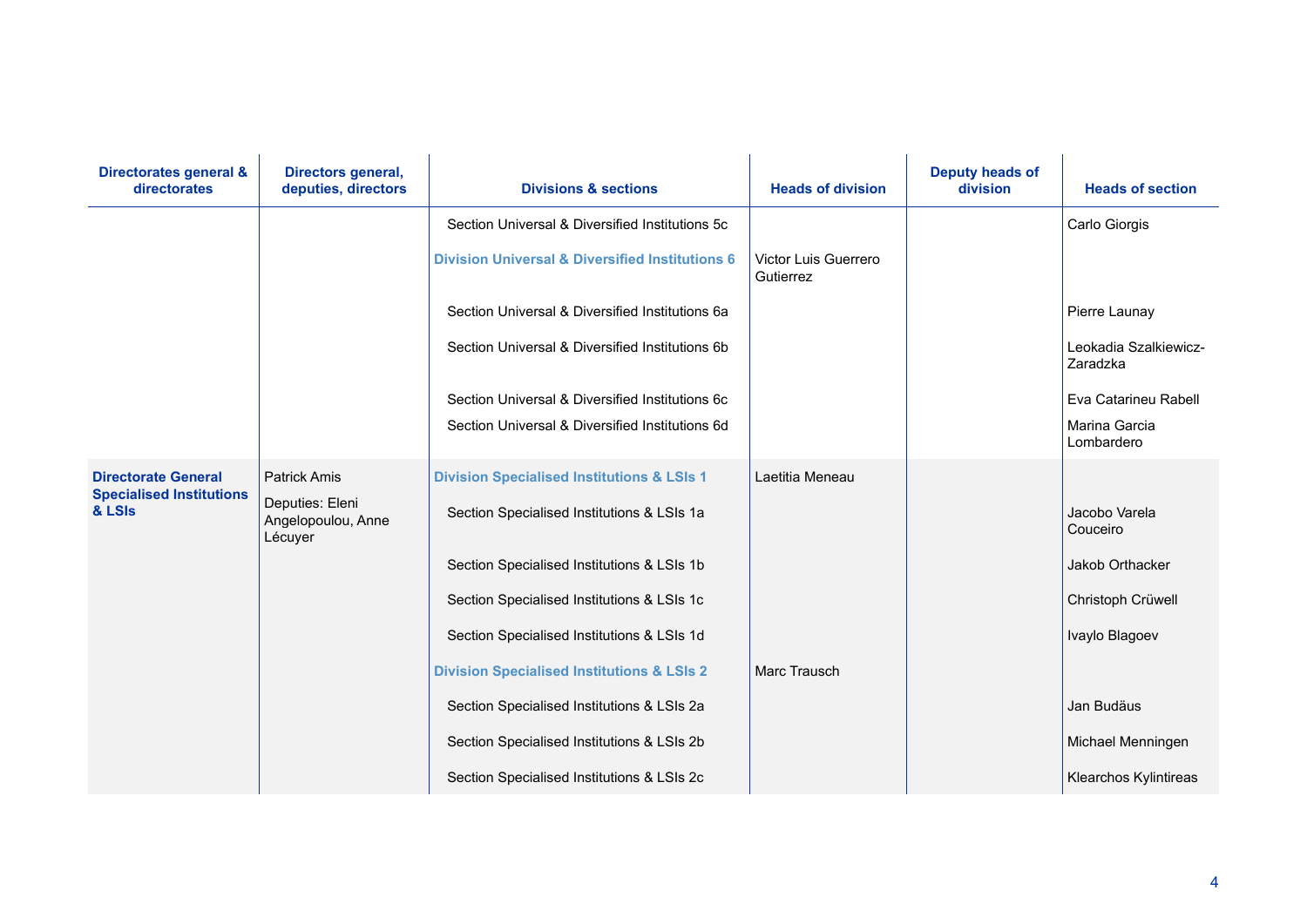| Directorates general &<br>directorates | Directors general,<br>deputies, directors | <b>Divisions &amp; sections</b>                       | <b>Heads of division</b>        | <b>Deputy heads of</b><br>division | <b>Heads of section</b> |
|----------------------------------------|-------------------------------------------|-------------------------------------------------------|---------------------------------|------------------------------------|-------------------------|
|                                        |                                           | Section Specialised Institutions & LSIs 2d            |                                 |                                    |                         |
|                                        |                                           | Section Specialised Institutions & LSIs 2e            |                                 |                                    | Raimar Dieckmann        |
|                                        |                                           | <b>Division Specialised Institutions &amp; LSIs 3</b> | Giacomo Caviglia                |                                    |                         |
|                                        |                                           | Section Specialised Institutions & LSIs 3a            |                                 |                                    | Pierre Lastenouse       |
|                                        |                                           | Section Specialised Institutions & LSIs 3b            |                                 |                                    | Giuseppe Drago          |
|                                        |                                           | Section Specialised Institutions & LSIs 3c            |                                 |                                    | Boudewijn Eijgensteijn  |
|                                        |                                           | Section Specialised Institutions & LSIs 3d            |                                 |                                    | Marc Schack             |
|                                        |                                           | <b>Division Specialised Institutions &amp; LSIs 4</b> | <b>Fabio Perata</b>             |                                    |                         |
|                                        |                                           | Section Specialised Institutions & LSIs 4a            |                                 |                                    | Michael Olsen           |
|                                        |                                           | Section Specialised Institutions & LSIs 4b            |                                 |                                    | Rocío Ripoll Sánchez    |
|                                        |                                           | Section Specialised Institutions & LSIs 4c            |                                 |                                    | David Zochowski         |
|                                        |                                           | Section Specialised Institutions & LSIs 4d            |                                 |                                    | Nicola Papa             |
|                                        |                                           | <b>Division Specialised Institutions &amp; LSIs 5</b> | Antti Ville Juhana<br>Olkinuora |                                    |                         |
|                                        |                                           | Section Specialised Institutions & LSIs 5a            |                                 |                                    | Mahmoud Menni           |
|                                        |                                           | Section Specialised Institutions & LSIs 5b            |                                 |                                    | Paul Wegener            |
|                                        |                                           | Section Specialised Institutions & LSIs 5c            |                                 |                                    | Stephanie Hecker        |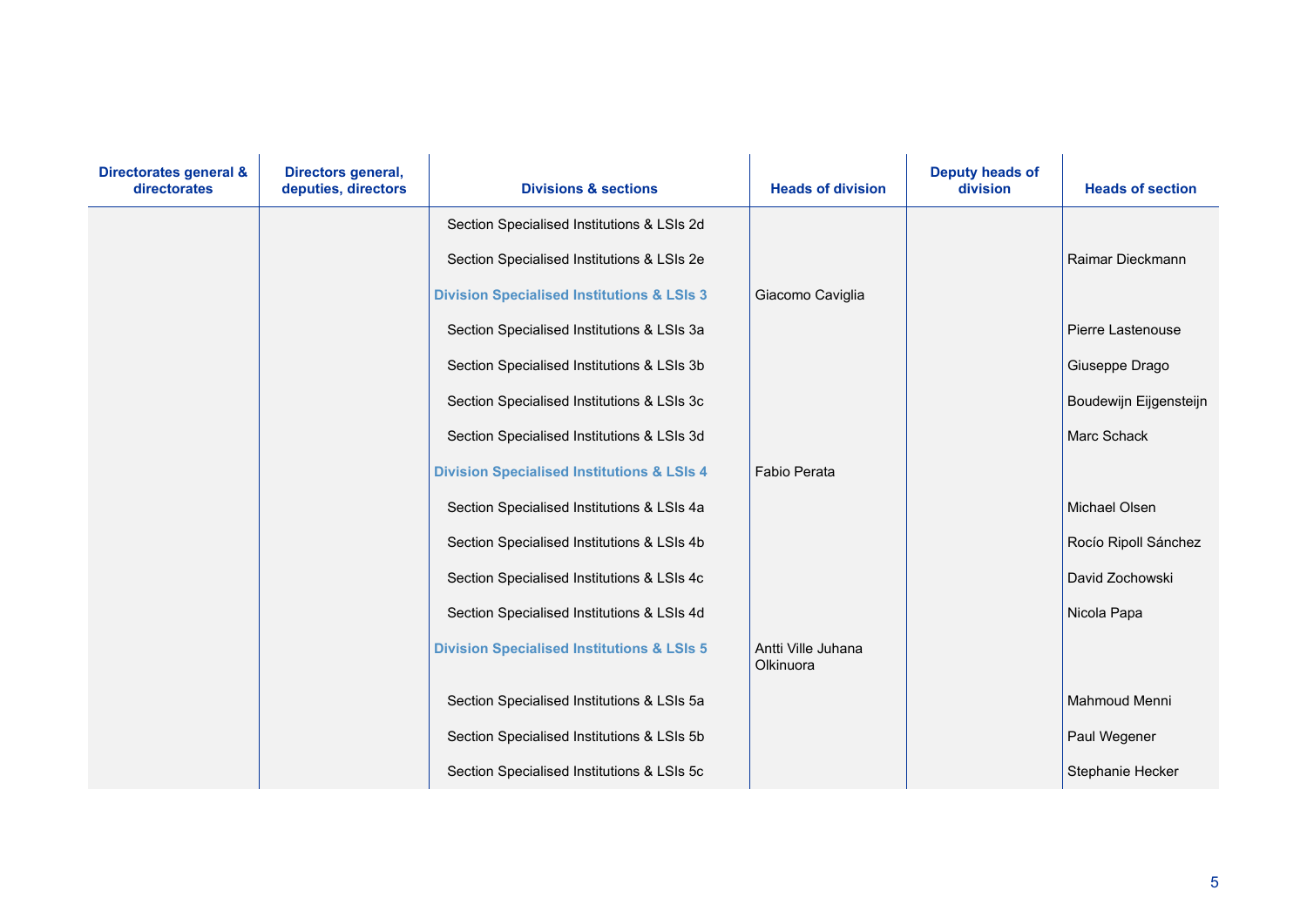| Directorates general &<br>directorates               | Directors general,<br>deputies, directors                           | <b>Divisions &amp; sections</b>                        | <b>Heads of division</b> | <b>Deputy heads of</b><br>division | <b>Heads of section</b>         |
|------------------------------------------------------|---------------------------------------------------------------------|--------------------------------------------------------|--------------------------|------------------------------------|---------------------------------|
|                                                      |                                                                     | Section Specialised Institutions & LSIs 5d             |                          |                                    | Giuseppe Lo Coco                |
|                                                      |                                                                     | Section Specialised Institutions & LSIs 5e             |                          |                                    | Eleftheria Gemelou              |
|                                                      |                                                                     | <b>Division Institutional &amp; Sectoral Oversight</b> | Anne Fröhling            |                                    |                                 |
|                                                      |                                                                     | Section LSI Oversight 1                                |                          |                                    | Kadi Kaadu                      |
|                                                      |                                                                     | Section LSI Oversight 2                                |                          |                                    | Peter Walsh                     |
| <b>Directorate General</b><br><b>Horizontal Line</b> | Stefan Walter                                                       | <b>Division Business Model, Capital &amp; Crisis</b>   | Katia Mastrodomenico     |                                    |                                 |
| <b>Supervision</b>                                   | Deputies: Isabel von<br>Köppen-Mertes, Sofia<br><b>Toscano Rico</b> | Section Business Model & Capital Adequacy              |                          |                                    | Marie Lafontaine                |
|                                                      |                                                                     | Section Crisis Preparedness & Response                 |                          |                                    | <b>Stefan Wilmink</b>           |
|                                                      |                                                                     | <b>Division Capital Markets &amp; Treasury Experts</b> | Armin Leistenschneider   | Lelio Raimondi                     |                                 |
|                                                      |                                                                     | <b>Division Credit Risk Experts</b>                    | Gianluca Trevisan        |                                    |                                 |
|                                                      |                                                                     | Section Credit Risk 1                                  |                          |                                    | Sharon Finn                     |
|                                                      |                                                                     | Section Credit Risk 2                                  |                          |                                    | Giuseppe Vulpes                 |
|                                                      |                                                                     | <b>Division Non-Financial Risk Experts</b>             | Maria Julve San Martin   |                                    |                                 |
|                                                      |                                                                     | Section Governance & Risk Management                   |                          |                                    | <b>Florian Narring</b>          |
|                                                      |                                                                     | Section IT, Operational Risk & Resilience              |                          |                                    | Francisco José García<br>Martín |
|                                                      |                                                                     | <b>Division Supervisory Methodology</b>                | Jan Hendrik Schmidt      |                                    |                                 |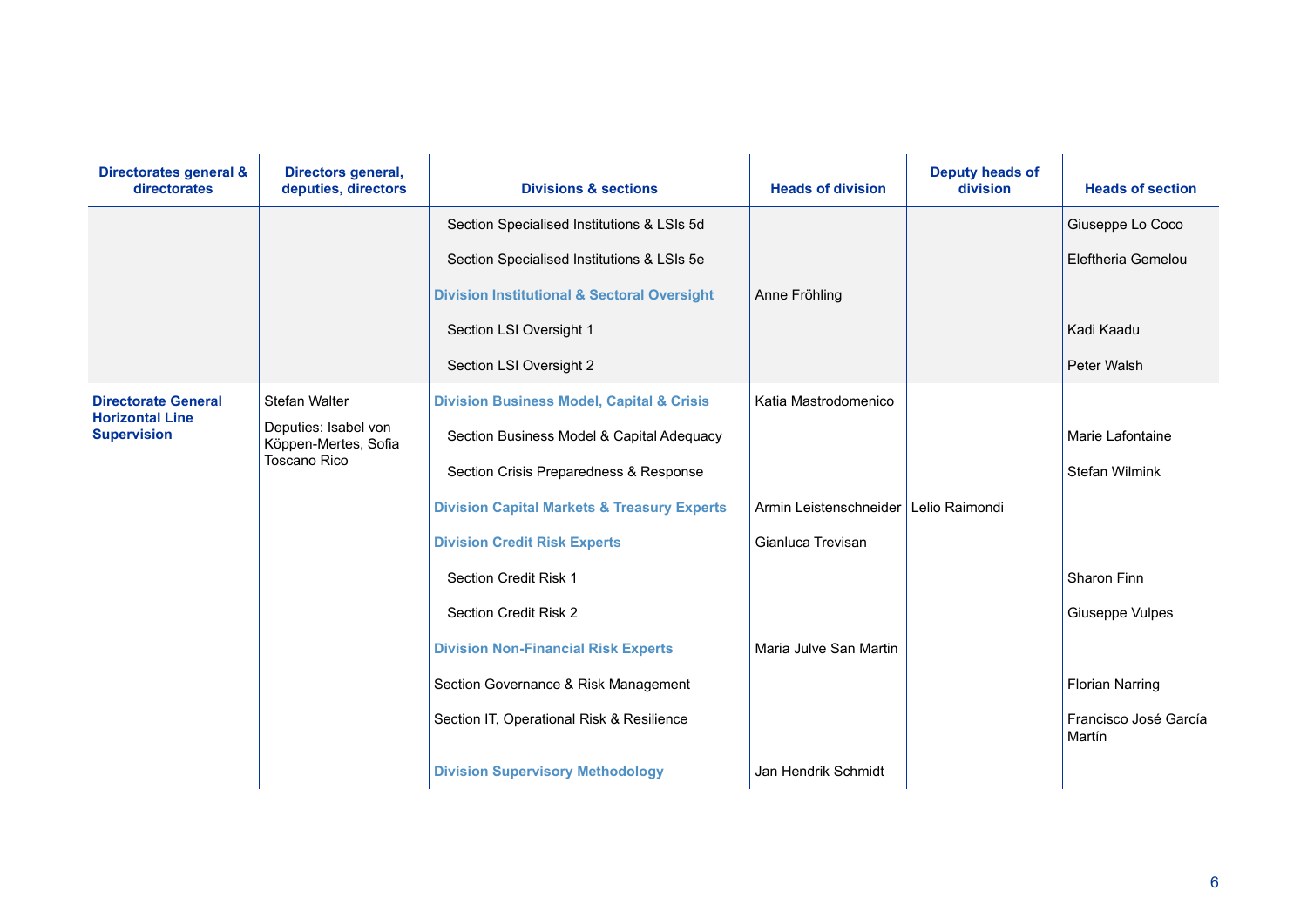| Directorates general &<br>directorates                                        | Directors general,<br>deputies, directors      | <b>Divisions &amp; sections</b>               | <b>Heads of division</b> | <b>Deputy heads of</b><br>division | <b>Heads of section</b> |
|-------------------------------------------------------------------------------|------------------------------------------------|-----------------------------------------------|--------------------------|------------------------------------|-------------------------|
|                                                                               |                                                | Section Non-Financial Risk Methodologies      |                          |                                    | Federico Pierobon       |
|                                                                               |                                                | Section Financial Risk Methodologies          |                          |                                    | Nancy Masschelein       |
|                                                                               |                                                | <b>Division Supervisory Policy</b>            | Florian Weidenholzer     |                                    |                         |
|                                                                               |                                                | Section European Supervisory Policy           |                          |                                    | <b>Esther Wehmeier</b>  |
|                                                                               |                                                | Section International Supervisory Policy      |                          |                                    | Martin Vazquez Suarez   |
|                                                                               |                                                | Section Prudential Regulation & Accounting    |                          |                                    | David Grünberger        |
|                                                                               |                                                | <b>Division Stress Test Experts</b>           | Christoffer Kok          | Gernot Stania                      |                         |
| <b>Directorate General On-</b><br>site & Internal Model<br><b>Inspections</b> | <b>Linette Field</b><br>Deputy: Muriel Tiesset | <b>Division Financial Risk Inspections</b>    | Pietro Giammario         |                                    |                         |
|                                                                               |                                                | Section Credit Risk & AQR 1                   |                          |                                    | Marco Rocco             |
|                                                                               |                                                | Section Credit Risk & AQR 2                   |                          |                                    | Demelza Jurcevic        |
|                                                                               |                                                | Section Capital Markets & Treasury            |                          |                                    | Simon Dubecq            |
|                                                                               |                                                | <b>Division Internal Model Investigations</b> | <b>Robert Lauter</b>     |                                    |                         |
|                                                                               |                                                | Section Credit Risk 1                         |                          |                                    | Gaëlle Chalas           |
|                                                                               |                                                | Section Credit Risk 2                         |                          |                                    | José Filipe Abreu       |
|                                                                               |                                                | Section Market & Counterparty Credit Risk     |                          |                                    | Johannes Kroot          |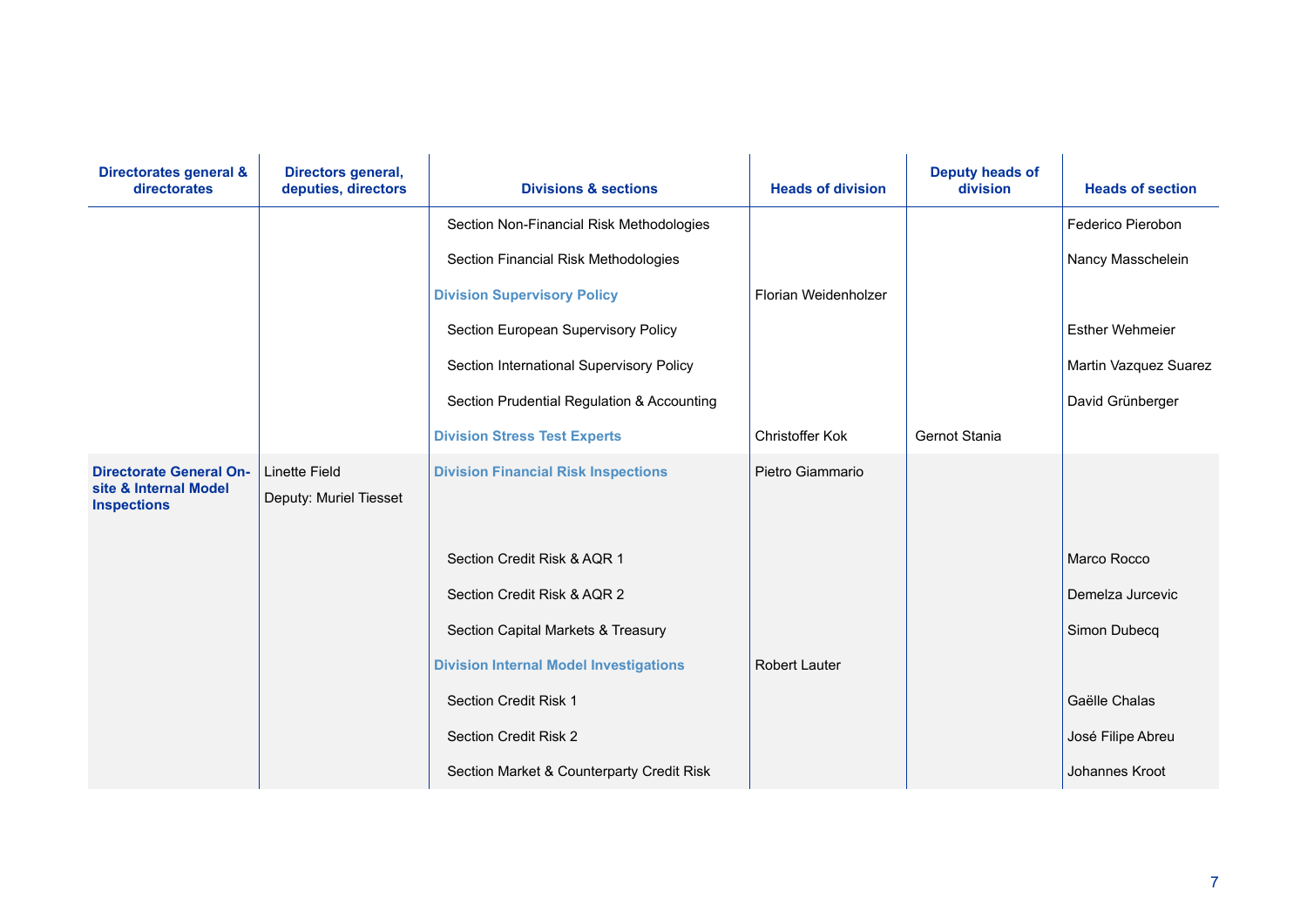| Directorates general &<br>directorates           | Directors general,<br>deputies, directors | <b>Divisions &amp; sections</b>                | <b>Heads of division</b>  | <b>Deputy heads of</b><br>division | <b>Heads of section</b> |
|--------------------------------------------------|-------------------------------------------|------------------------------------------------|---------------------------|------------------------------------|-------------------------|
|                                                  |                                           | <b>Division Non-Financial Risk Inspections</b> |                           |                                    |                         |
|                                                  |                                           | Section IT & Operational Risk & Resilience     |                           |                                    |                         |
|                                                  |                                           | Section Governance & Risk Management           |                           |                                    | Margit Lang             |
|                                                  |                                           | Section Business Model & Emerging Risks        |                           |                                    | Nina Versnik Cemas      |
|                                                  |                                           | <b>Division Operations &amp; Integration</b>   | <b>Laurent Mercier</b>    |                                    |                         |
|                                                  |                                           | Section Processes & Integration                |                           |                                    | Pavla Kostribova        |
|                                                  |                                           | Section Planning & Coordination                |                           |                                    | Maria Luisa Viticchié   |
| <b>Directorate General</b>                       | Pedro Gustavo Teixeira                    | <b>Division Fit and Proper</b>                 | Ana Campos                |                                    |                         |
| <b>SSM Governance &amp;</b><br><b>Operations</b> | Deputy: Daniela Schackis                  |                                                |                           |                                    |                         |
|                                                  |                                           | Section Suitability Assessment 1               |                           |                                    | Marie Cécile Meys       |
|                                                  |                                           | Section Suitability Assessment 2               |                           |                                    | Paul Disveld            |
|                                                  |                                           | <b>Division Authorisation</b>                  | <b>Bernhard Hoertnagl</b> |                                    |                         |
|                                                  |                                           | Section Common Procedures & Transactions 1     |                           |                                    | Sophie Bening           |
|                                                  |                                           | Section Common Procedures & Transactions 2     |                           |                                    | Chiara Fabbri           |
|                                                  |                                           | <b>Division Enforcement &amp; Sanctions</b>    | Óscar Meléndez Huelin     | <b>Christine Hauner</b>            |                         |
|                                                  |                                           | <b>Division SSM Secretariat</b>                | Hans Georg Gruber         |                                    |                         |
|                                                  |                                           | Section Accountability & Cooperation           |                           |                                    | Stéphane Kerjean        |